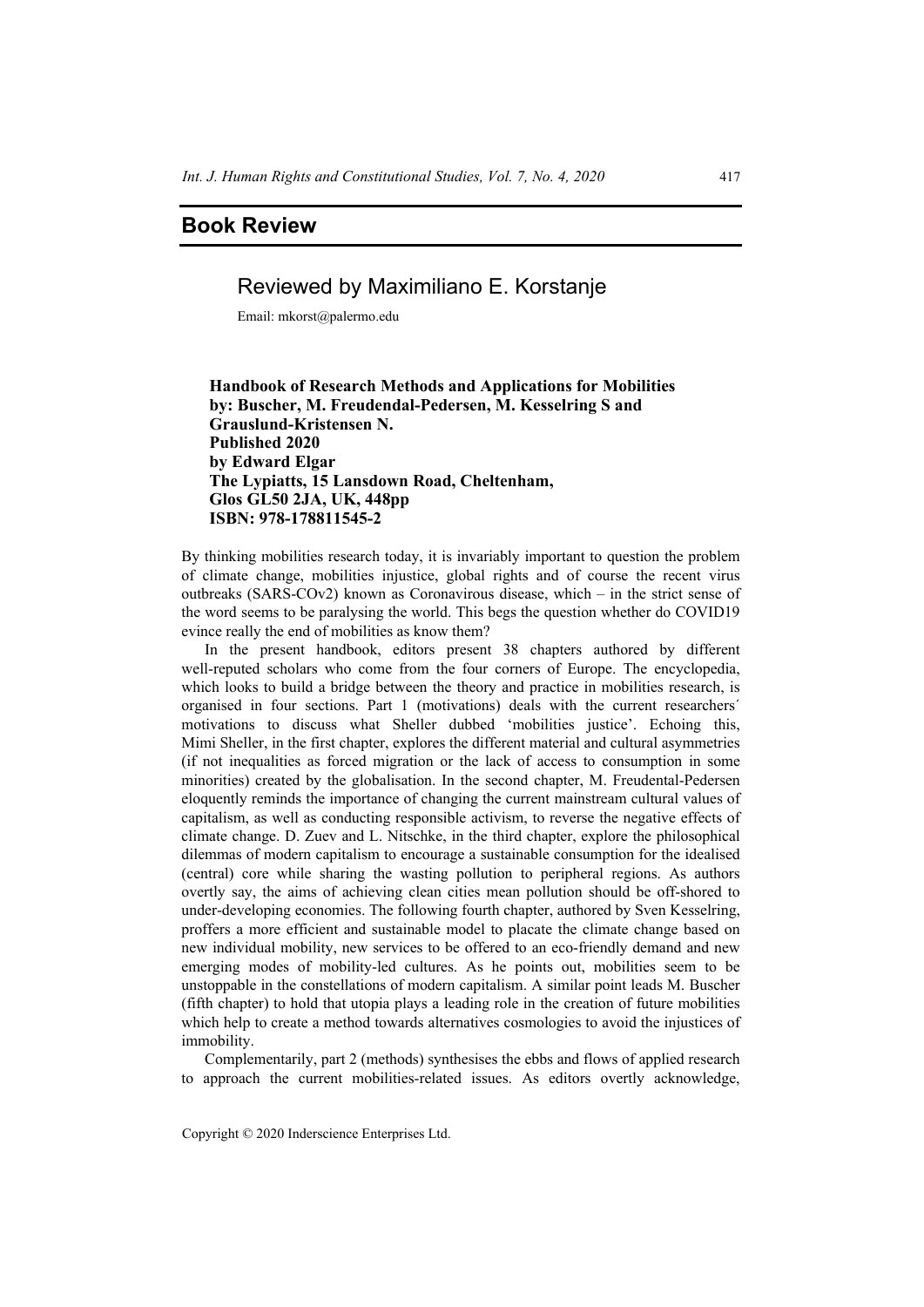chapters in this section are mainly oriented to expand the current understanding of how researching a hyper-mobile world. In the sixth chapter, F. da Costa Portugal Duarte analyses the world of data-mining in fabricated hybridised spaces and dimensions which interrogate the human subjectivity. To wit, she eloquently alludes to the needs of digging on the strategy of a much deeper digital episteme to understand data mobilities, if not human mobilities. Per her viewpoint, digital technologies frame the system of representations people use to understand themselves. M. Henriksson and J. Berg – in the seventh chapter – gives some hint on the use of time-geographic travel diaries as well as everyday life to be applied in a new agenda of mobilities research. They deconstruct the impact of technologies in our daily time and space. To some extent, G.R. Larsen does the same applying multi-scalar methods in a context of high-mobilities hub research. Per his stance, the airport condenses the fives mobilities remarked by J. Urry which are: corporeal travel, physical movement, alternative and virtual mobilities. Based on AirCIF research project, he innovates with a new data collection applicable at airports or zones of high mobilities. J. Hildebrand (in the ninth chapter) interrogates furtherly on the function of auto-technography to understand drone mobilities. This means that drones use allows a process of reflexibility between image-taking while flying and the ontological position of the researcher. Technography moulds a technological unconscious which helps us to see things otherwise would remain closed to our scrutiny. In the tenth chapter, L. Schindler explores the possibilities of using logbooks as an innovative method of research in the constellations of mobilities. From the colonial period onwards, logbooks are part of a process of production and distribution shaping complex and dense networks giving researchers relevant information about social facts. Complementarily, the chapter 11th written by H. Krobath describes the interplay of sonic place-making and sensory imagination. As she eloquently notes, sonic and music experiences articulate embodied sensations which can be empirically remapped in a sensory imagination. S. Wilson, in the 12th chapter, approaches to emerging methodological practices in the fields of leisure driving on Volkswagen (VW) campervans. She innovates on the epitomised knowledge as a bridge – which in constant change – is constituted between auto-ethnography and narrative ethnography. The section closes with K. Gotz and G. Sunderer's interventions discussing the future of mobilities (automobility) in a post covid19 world.

Having said this, part 3 (applications) starts from the premise that Science is based on the needs of intervening and improving the world. In view of this, the new learning resulted from applied research is the centre-piece of this section. The section includes chapters associated to the needs of implementing new methods to mitigate the effects of climate change (14th chapter), applying mobilities in the fields of literature (15th chapter in the ink of A. Perkins), as well as the circuits of mobile care which frames the 'vital mobilities of blood', a concept inspired in the Manchester bombing and Filton Flood. The term, vital mobilities, originally coined by S. Sodero and R. Rackham, synthesises the coordination of goods, people and information in cases of emergencies or crisis. The idea of tracing human mobilities through phones is brilliantly captivated and addressed in the seventh chapter by S. Silm, O. Jarv and A. Maso while J. Germann Molz moves in the world of virtual ethnography. As she puts it, our daily face-to-face interactions are being changed to new virtual (hybridised) forms of contact where the borders between the self and the alterity blur. Virtual ethnography now presents as a valid method to discuss in the constellations of social sciences. In consonance with this, A. Maddrell presents a study case – in the 19th chapter – where pilgrimage mobilities allow re-conceptualising the notion of the sacred. Based on her assumptions on a triangulation method, she accepts